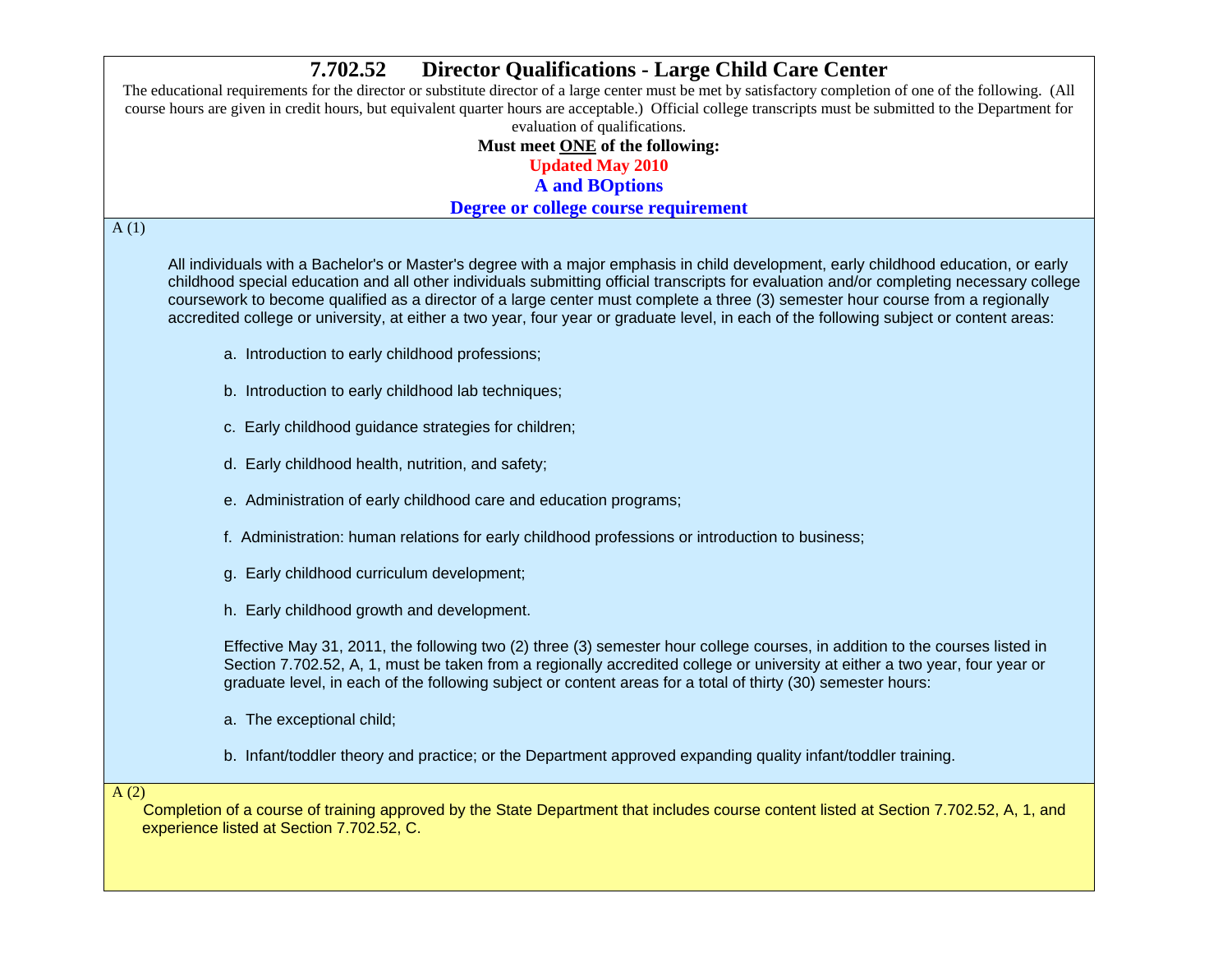#### A (3) COMPLETION OF THE ADVANCED CREDENTIAL ASSESSMENT (FORMERLY CALLED THE CHALLENGE TEST)THROUGH THE COLORADO OFFICE OF PROFESSIONAL DEVELOPMENT WITH A SCORE OF EIGHTY PERCENT OR BETTER; IN ADDITION, EXPERIENCE LISTED AT SECTION 7.702.52, C, IS REQUIRED.

All individuals holding a valid approval letter for director qualifications from the Department of Human Services that matches official Department records are required to take, or have taken, the following five (5) three (3) semester hour courses.

- (1.) One course must be taken every two (2) years from a regionally accredited college or university at either a two year, four year or graduate level in each of the following subject or content areas:
	- a. Early childhood guidance strategies;
	- b. Early childhood health, nutrition and safety or child nutrition;
	- c. The exceptional child;
	- d. Infant/toddler theory and practice; or expanding quality in infant and toddler training;
	- e. Administration: human relations for early childhood professions.

#### B (2).

B

 Official transcripts from a regionally accredited college or university of the one (1) or more of the five (5) courses shall be submitted to the State Department within thirty days of completing each course until all five (5) courses have been completed. The first course must be completed by May 31, 2012. Directors of public school preschools must attend a Department-approved course of training in nutrition and implementation of rules regulating child care.

B (3).

All college course grades for large or small child care center director qualification must be a "C" or better.

## **SEE NEXT PAGE FOR EXPERIENCE REQUIREMENTS**